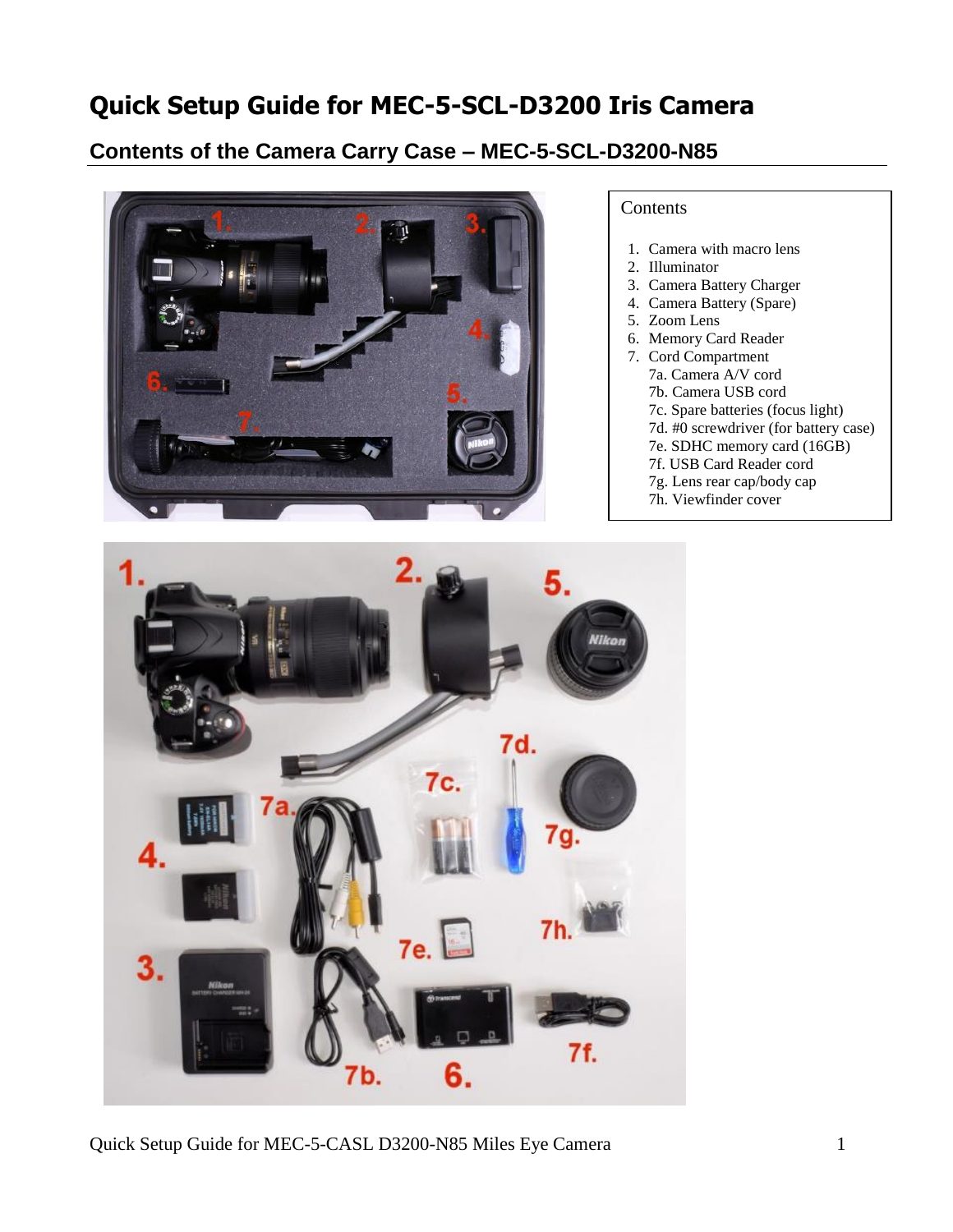# **Preparing the Iris Camera for Use – MEC-5-SCL-D3200-N85**

1. Open Camera Carry Case by pressing the button and lifting up each latch.



2. Remove the camera from the foam padding and set down.



3.Lift Illuminator out of foam-padded case



Quick Setup Guide for MEC-5-CASL D3200-N85 Miles Eye Camera 2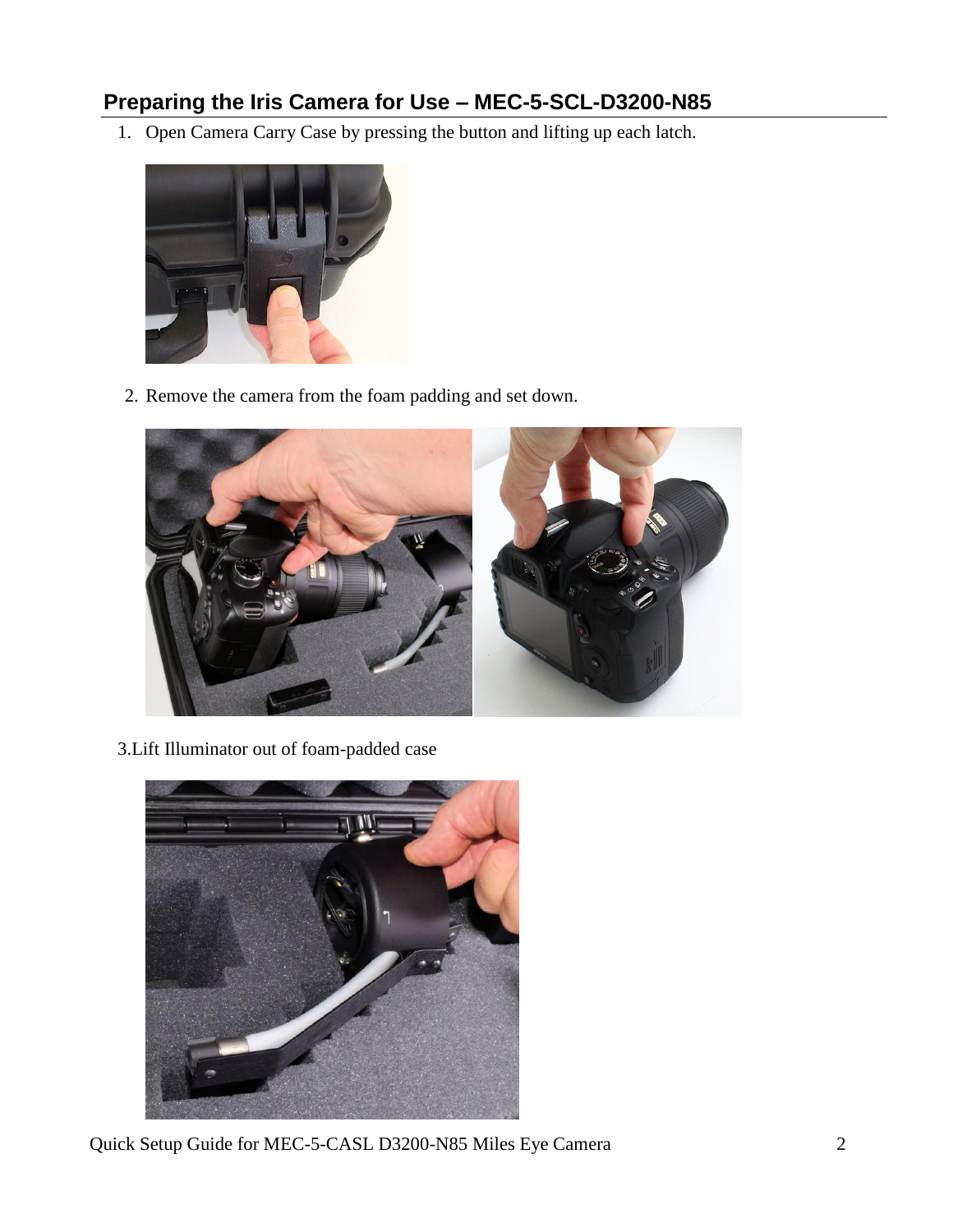4. Remove lens cap and **turn the camera on**.



5. Be sure Mode dial is set to **A**=Aperture priority



6. Pop up the built-in flash by pressing button on left side



Quick Setup Guide for MEC-5-CASL D3200-N85 Miles Eye Camera 3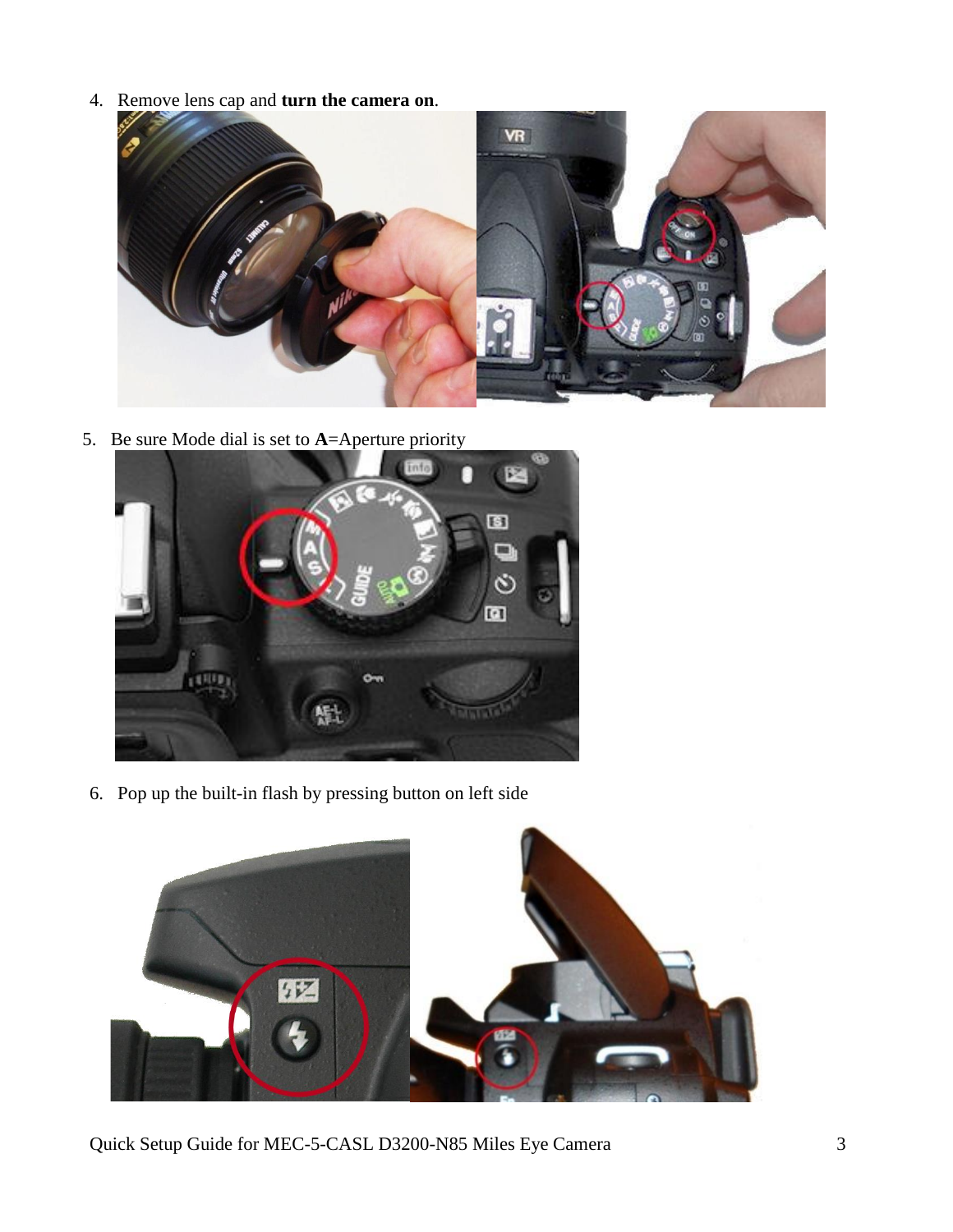7. Place illuminator onto lens at the 9:00 position (Flash is in the up position, Mode=A):



- 1. Camera Mode switch set to A
- 2. Camera Power ON
- 3. Flash popped UP
- 4. Illuminator hood aligned at 9:00

8. Rotate Illuminator 90 degrees until it snaps into place at 12:00 position:



9. Rotate focus light power control clockwise to switch it on:



10. **Your camera is now ready to take iris pictures.** When complete with the photography, reverse these steps to put the camera away.

Quick Setup Guide for MEC-5-CASL D3200-N85 Miles Eye Camera 4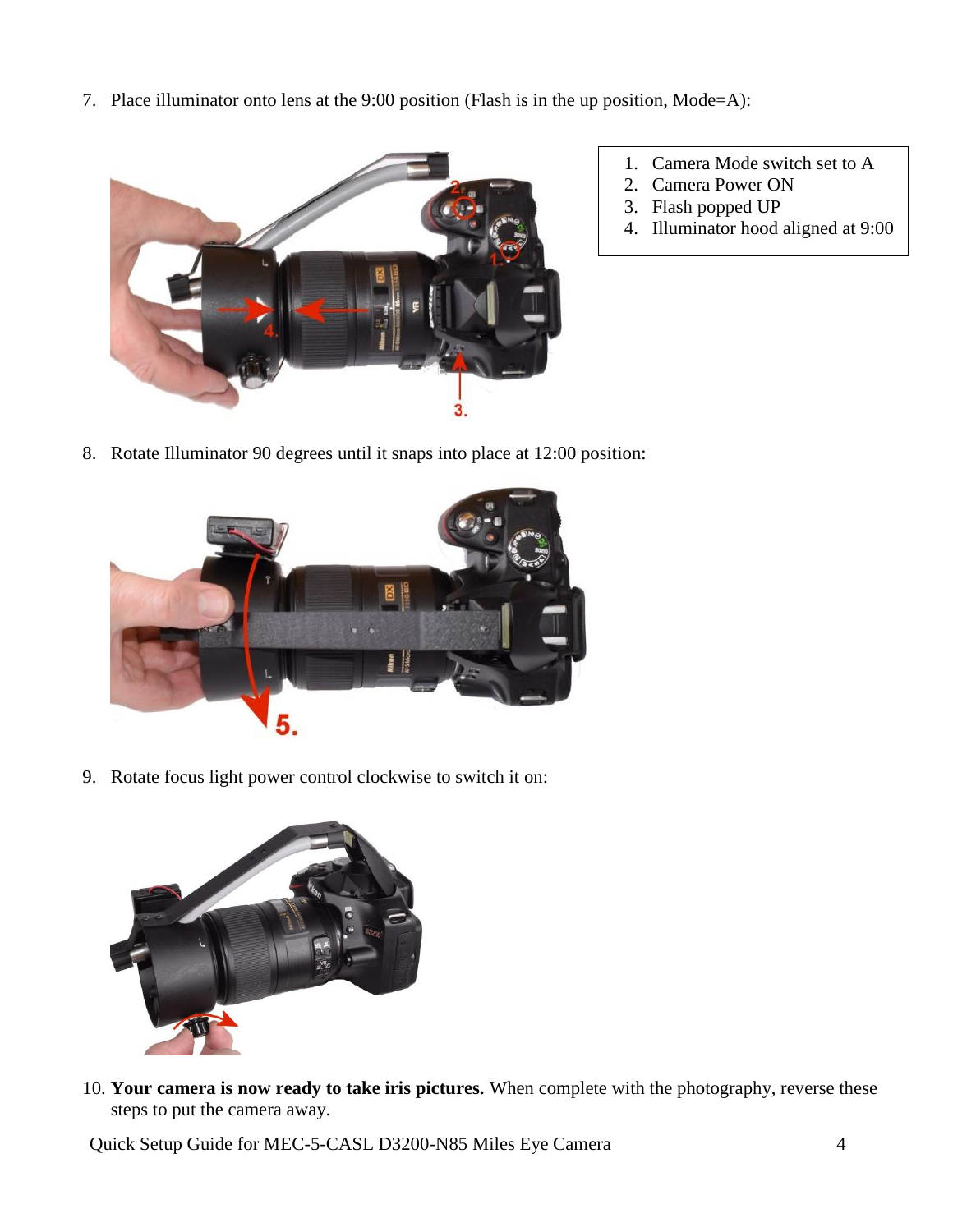### **Using Auto-Exposure (Recommended)**

- 1. The camera is shipped with **Auto-Exposure**, via the Control for Built-in Flash set to the TTL (Through-the Lens) setting in the Set-Up Menu. In this auto-exposure mode, the flash will automatically be adjusted for a good exposure. The aperture should be in the range of f/16 to f/22.
- 2. This camera-lens-illuminator is optimized for auto-exposure photography of the iris; it is especially easy to take consistently good iris images when using the Auto-Exposure Flash Mode. In this mode the flash power is adjusted by the camera to give a suitable exposure regardless of the aperture setting.
- 3. There is a tradeoff between the sharpness of a lower aperture such as 5.6 thru f/20 (sharpness improves with a lower f/number) due to less diffraction blurring when the aperture is at the lower number, and the depth of field, which becomes too small to get the entire iris in focus when the aperture is less than f/16. Consequently the best overall sharpness for iris photography is between f/16 and f/25.
- 4. With Auto-Exposure you can dial in whatever aperture you want, but best results will be found within this range of f/16 and f/25. Miles Research recommends f/22 for iris photography.
- 5. For sclera photography, having the larger depth of field is very important in order to get the entire visible surface of the sclera (including the bulbar conjunctival vessels) in focus, so the recommended aperture for scleral photography is the maximum aperture value – normally (with the 85mm lens) at f/45.
- 6. **Note:** When using Auto-Exposure (Flash mode on TTL), you can set the aperture to any value without affecting the exposure. However to get sufficient depth of field, set the aperture to f/20 (any value in the range of f/16 thru f/32 will give good results). **For photographing sclera**, always use f/45.

### **Setting the Viewfinder Focus (very important for all users)**

**IMPORTANT: Adjust the Eyepiece Dioptric setting**. **(Initial Setup Only)** This is a small rotary switch to the right of the viewfinder that can go up or down through several positions, and is designed to match the viewfinder optics to your vision. When this is set: if you see the subject in focus, the camera sees it in focus. If you normally wear corrective lenses, always wear them when taking a picture. To make this adjustment for your eye:



#### **How to Set Eyepiece Focus**

- 1. Move the rotary switch to one end of the range (all the way up or down).
- 2. Look through the viewfinder at a bright surface (such as a white wall) that is in the distance (this white surface should appear blurry).
- 3. While viewing through the viewfinder, move the switch up and down through the range of positions until you can **see the black brackets ( [ ] ) in the viewfinder** with **maximum clarity** and **focus**.
- 4. Note the optimal position of this switch for your vision, and **always use this setting**. Once you set it for your eye's vision, you do not need to change it. If someone else uses the camera, they need to find the correct setting for their vision (and when you resume using the camera, you need to return this switch to the setting you found for your vision).